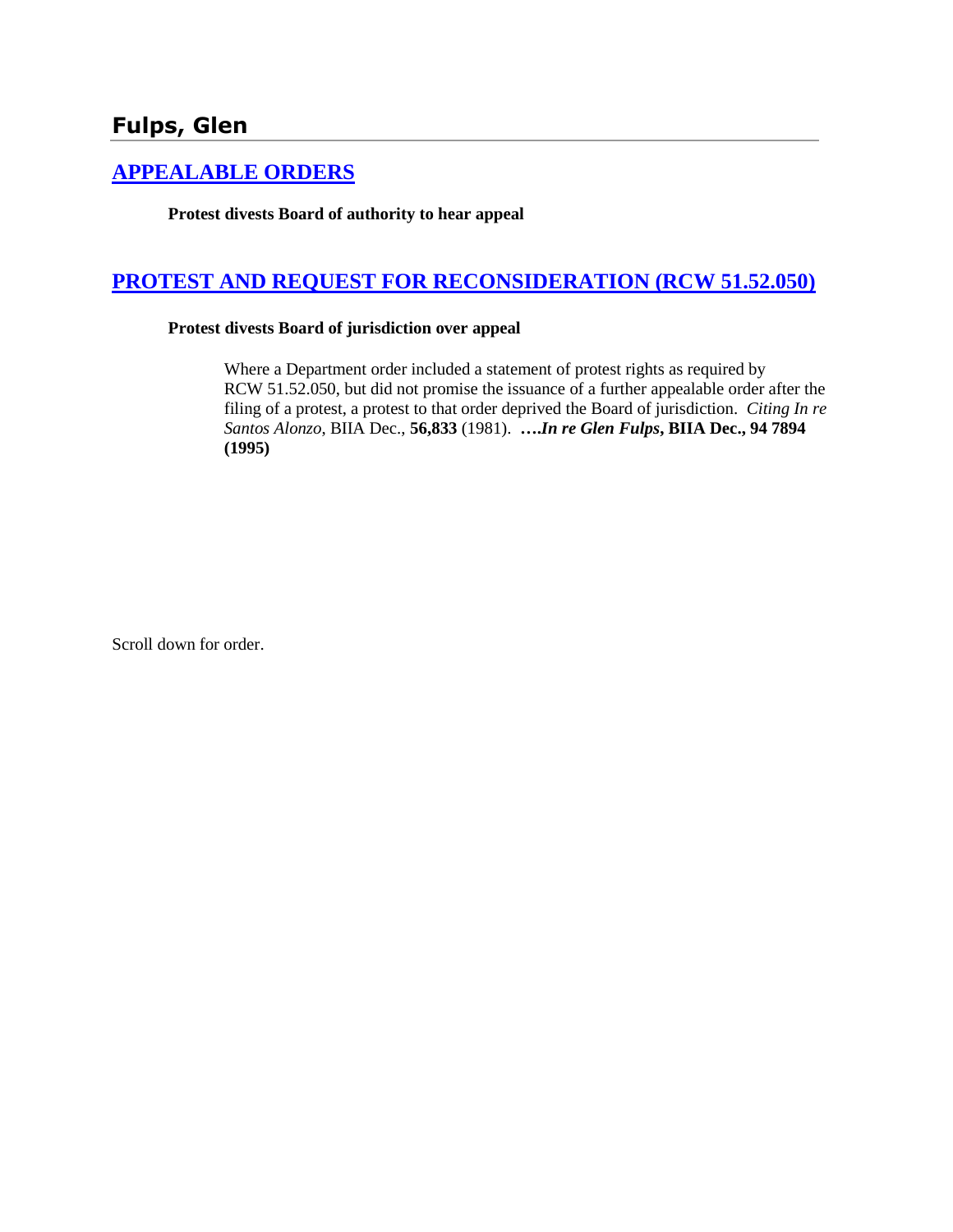### **BEFORE THE BOARD OF INDUSTRIAL INSURANCE APPEALS STATE OF WASHINGTON**

**)**

**IN RE: GLEN R FULPS ) DOCKET NO. 94 7894**

# **CLAIM NO. H-472864 ) ORDER DENYING APPEAL**

Glen R. Fulps, Sr., filed an appeal with the Board of Industrial Insurance appeals on December 7, 1994 from an order of the Department of Labor and Industries dated August 11, 1994. The order denied responsibility for peripheral vascular disease, popliteal artery occlusion and atherosclerotic vascular disease as unrelated to the effects of the industrial injury.

The Department record includes a request for reconsideration of the August 11, 1994, filed by Mr. Fulps with the Department on August 22, 1994. The August 11, 1994 order included a notification of protest and/or appeal rights, which stated in part:

> THIS ORDER WILL BECOME FINAL 60 DAYS AFTER YOU RECEIVE IT UNLESS YOU FILE A WRITTEN REQUEST FOR RECONSIDERATION OR AN APPEAL WITHIN THAT TIME.

The language is in accord with the directive of RCW 51.52.050.

This Board has long determined that a timely protest and request for reconsideration deprives it of jurisdiction in an appeal of the protested order. In re Santos Alonzo, BIIA Dec., 56,833 (1981). In Alonzo, the appealed order included the same "protest rights" or admonitory language as in this instance, but added the following statement:

> A FURTHER APPEALABLE ORDER WILL FOLLOW SUCH A REQUEST.

As noted in Alonzo, at page 4:

It has long been our understanding of the law of this state, as well as the administrative policy of this Board, that a "protest or request for reconsideration" filed with the Department in response to the admonitory language in the order automatically operates to set aside the Department's order and hold in abeyance the final adjudication of the matter until the Department officially acts to issue its final decision by a "further appealable order."

(Emphasis in original).

Our later decisions have focused upon the promise to enter a further appealable order and have concluded that the promise requires the entry of a further order. This is somewhat misleading, however. Once a party files a timely protest to a Department order notifying the party of his/her rights under RCW 51.52.050, the order is automatically placed in abeyance. The